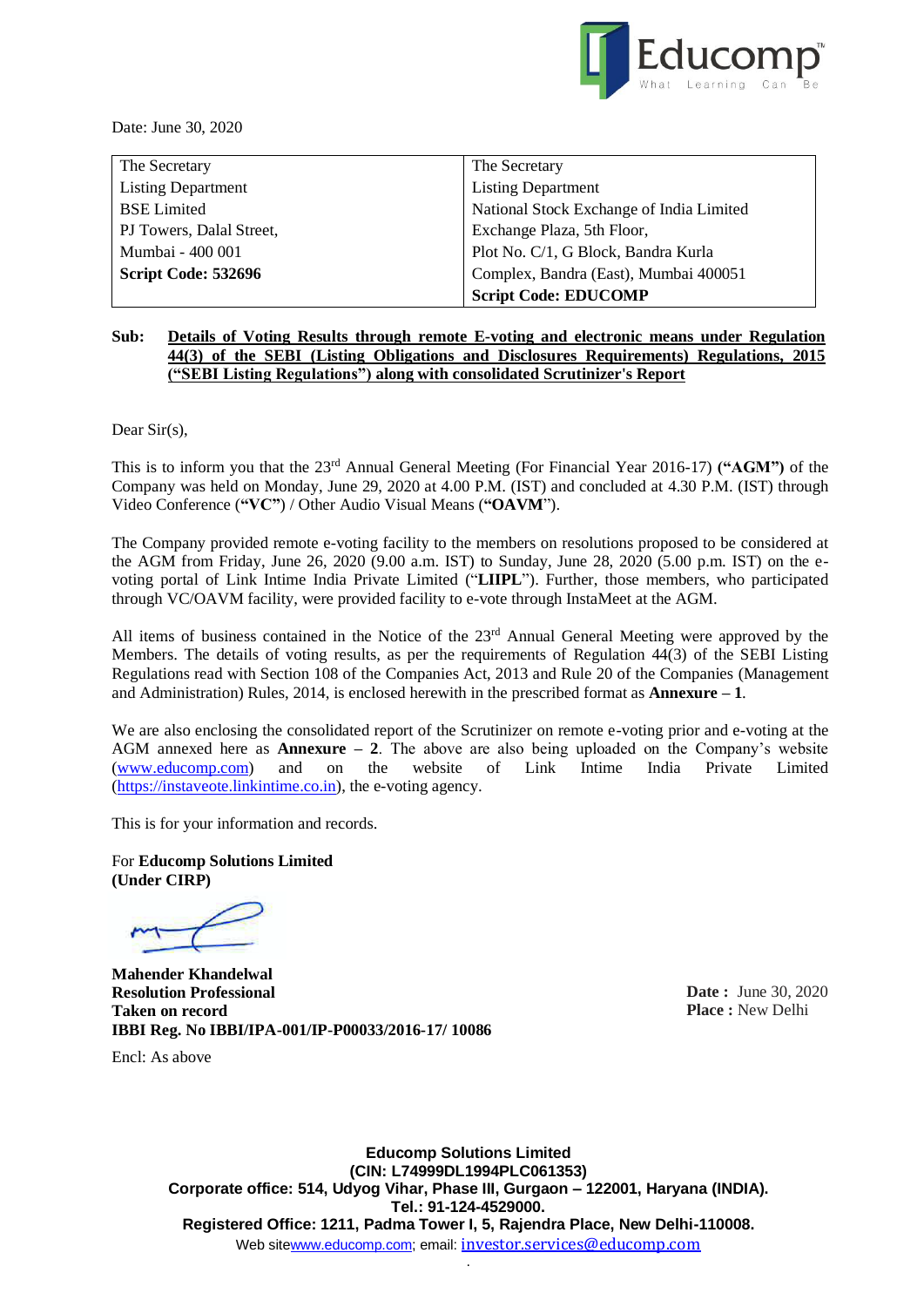

### **Annexure - 1**

# **[A] DETAILS OF THE PROCEEDINGS OF THE MEETING**

| S.           | <b>Particulars</b>                                                                    | <b>Details</b> |
|--------------|---------------------------------------------------------------------------------------|----------------|
| No.          |                                                                                       |                |
| $\mathbf{I}$ | Date of AGM                                                                           | 29-06-2020     |
| 2            | Total number of shareholders as on Cut-off Date i.e. June 22, 2020 for voting purpose | 1,12,551       |
| 3            | No. of shareholders present in the meeting either in person or through proxy          | Not applicable |
| 4            | Total no. of shareholders attended the meeting through Video Conferencing:            | 37             |
|              | (a). Promoter and Promoter $Group(s): 1$ (One)                                        |                |
|              | (b). Public : $36$ (Thirty Six)                                                       |                |

#### **[B] RESULTS OF THE MEETING**

| S.<br>No. | <b>Agenda</b>                                                                                                                                                                                                                                                                                                                 | <b>Type of</b><br><b>Resolution</b><br>(Ordinary/<br>Special) | Mode of<br><b>Voting</b>                             | <b>Remarks</b>                       |
|-----------|-------------------------------------------------------------------------------------------------------------------------------------------------------------------------------------------------------------------------------------------------------------------------------------------------------------------------------|---------------------------------------------------------------|------------------------------------------------------|--------------------------------------|
| -1        | To receive, consider and adopt the audited financial<br>statements of the Company for the financial year ended<br>$31st$ March, 2017, including Balance Sheet as at $31st$<br>March, 2017 and Statement of Profit & Loss for the year<br>ended on that date and the reports of the Board of<br>Directors and Auditors thereon | Ordinary<br><b>Resolution</b>                                 | Remote<br>e-voting and<br>e-voting during<br>the AGM | Passed with<br>requisite<br>majority |
| 2         | To appoint a Director in place of Mr. Vinod Kumar<br>Dandona (DIN: 06730804), who retires from office by<br>rotation, and being eligible, offers himself for re-<br>appointment                                                                                                                                               | Ordinary<br>Resolution                                        | Remote<br>e-voting and<br>e-voting during<br>the AGM | Passed with<br>requisite<br>majority |
| 3         | To ratify the appointment of Statutory Auditors of the<br>Company and to fix their remuneration                                                                                                                                                                                                                               | Ordinary<br>Resolution                                        | Remote<br>e-voting and<br>e-voting during<br>the AGM | Passed with<br>requisite<br>majority |

#### **[C] RESOLUTIONWISE DETAILS OF VOTING RESULTS:** As annexed



**Educomp Solutions Limited (CIN: L74999DL1994PLC061353) Corporate office: 514, Udyog Vihar, Phase III, Gurgaon – 122001, Haryana (INDIA). Tel.: 91-124-4529000. Registered Office: 1211, Padma Tower I, 5, Rajendra Place, New Delhi-110008.** Web sit[ewww.educomp.com;](http://www.educomp.com/) email: [investor.services@educomp.com](mailto:investor.services@educomp.com) .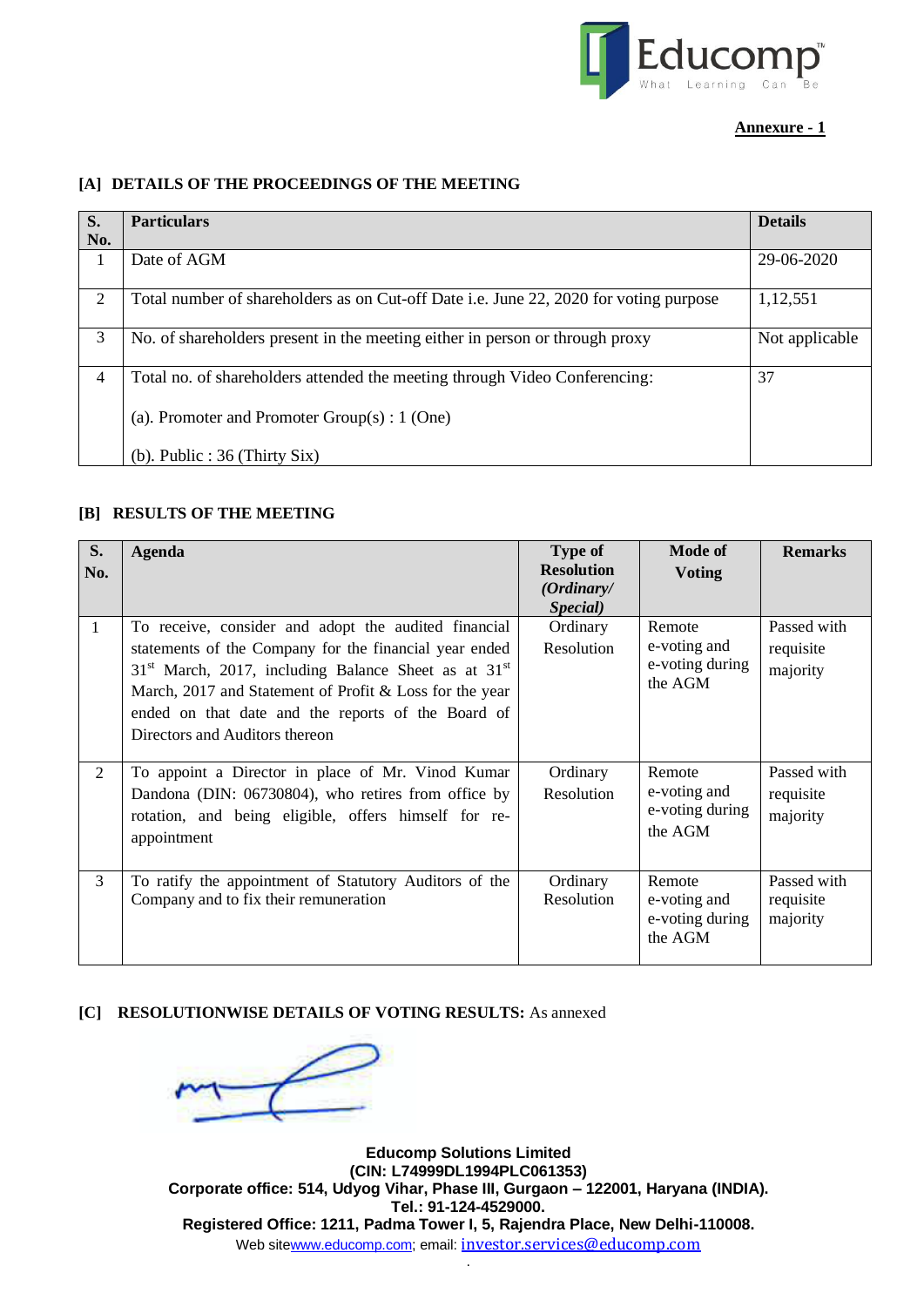

| <b>Company Name</b>                                                           | <b>Educomp Solutions Limited</b>                                             |  |  |  |  |
|-------------------------------------------------------------------------------|------------------------------------------------------------------------------|--|--|--|--|
| <b>Details of the Remote E-voting</b>                                         | Date of AGM<br>Monday, June 29, 2020<br>$\ddot{\cdot}$                       |  |  |  |  |
|                                                                               | Friday, June 26, 2020 (9.00 A.M. IST); and<br><b>Voting Start Date:</b>      |  |  |  |  |
|                                                                               | <b>Voting end Date</b><br>Sunday, June 28, 2020 (5.00 P.M. IST)<br>$\sim$ 1. |  |  |  |  |
| Total number of shareholders on record date                                   | 112551                                                                       |  |  |  |  |
| No. of shareholders present in the meeting either in person or through proxy: | N.A.                                                                         |  |  |  |  |
| <b>Promoters and Promoter Group:</b>                                          | N.A.                                                                         |  |  |  |  |
| <b>Public:</b>                                                                | N.A.                                                                         |  |  |  |  |
| No. of Shareholders attended the meeting through Video Conferencing           | 37                                                                           |  |  |  |  |
| <b>Promoters and Promoter Group:</b>                                          |                                                                              |  |  |  |  |
| <b>Public:</b>                                                                | 36                                                                           |  |  |  |  |
|                                                                               |                                                                              |  |  |  |  |

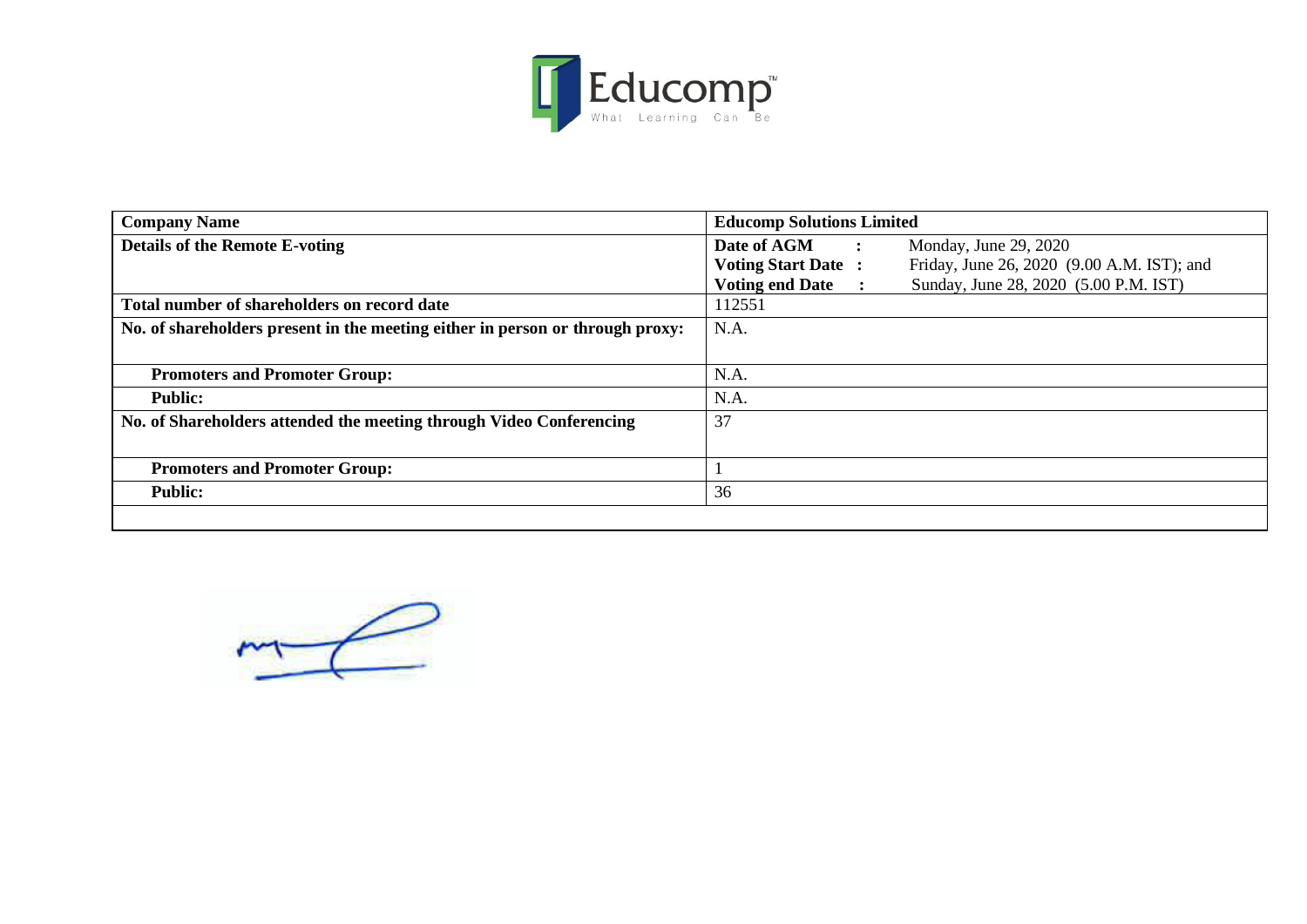

# **RESOLUTION NO. : 1**

| <b>Resolution required:</b><br>(Ordinary/Special)                                  | <b>Ordinary</b> - To receive, consider and adopt the audited financial statements of the Company for the financial year ended 31st March, 2017,<br>including Balance Sheet as at 31st March, 2017 and Statement of Profit & Loss for the year ended on that date and the reports of the Board of<br>Directors and Auditors thereon |                             |                              |                                                                      |                                           |                                          |                                                                   |                                                                 |
|------------------------------------------------------------------------------------|------------------------------------------------------------------------------------------------------------------------------------------------------------------------------------------------------------------------------------------------------------------------------------------------------------------------------------|-----------------------------|------------------------------|----------------------------------------------------------------------|-------------------------------------------|------------------------------------------|-------------------------------------------------------------------|-----------------------------------------------------------------|
| Whether promoter/<br>promoter group are<br>interested in the<br>agenda/resolution? | No                                                                                                                                                                                                                                                                                                                                 |                             |                              |                                                                      |                                           |                                          |                                                                   |                                                                 |
| Category                                                                           | <b>Mode of Voting</b>                                                                                                                                                                                                                                                                                                              | No. of shares<br>held $(1)$ | No. of votes<br>polled $(2)$ | % of Votes Polled<br>on outstanding<br>shares<br>$(3)=[(2)/(1)]*100$ | <b>No. of Votes</b><br>- in favour<br>(4) | <b>No. of Votes</b><br>$-$ against $(5)$ | % of Votes in<br>favour on votes<br>polled<br>$(6)=[(4)/(2)]*100$ | % of Votes<br>against on votes<br>polled<br>$(7)=[(5)/(2)]*100$ |
| <b>Promoter and</b>                                                                | E-Voting                                                                                                                                                                                                                                                                                                                           |                             | 5,10,49,805                  | 93.09                                                                | 5,10,49,805                               | $\mathbf{0}$                             | 100.00                                                            | 0.00                                                            |
| <b>Promoter Group</b>                                                              | Poll                                                                                                                                                                                                                                                                                                                               | 5,48,38,245                 | $\theta$                     | 0.00                                                                 | $\Omega$                                  | $\theta$                                 | 0.00                                                              | 0.00                                                            |
|                                                                                    | <b>Postal Ballot</b><br>(if applicable)                                                                                                                                                                                                                                                                                            |                             | $\theta$                     | 0.00                                                                 | 0                                         | $\Omega$                                 | 0.00                                                              | 0.00                                                            |
| <b>Public-Institutions</b>                                                         | E-Voting                                                                                                                                                                                                                                                                                                                           |                             | 22,435                       | 3.68                                                                 | $\mathbf{0}$                              | 22,435                                   | 0.00                                                              | 100.00                                                          |
|                                                                                    | Poll                                                                                                                                                                                                                                                                                                                               | 6,09,970                    | $\theta$                     | 0.00                                                                 | $\theta$                                  | $\theta$                                 | 0.00                                                              | 0.00                                                            |
|                                                                                    | <b>Postal Ballot</b><br>(if applicable)                                                                                                                                                                                                                                                                                            |                             | $\overline{0}$               | 0.00                                                                 | $\theta$                                  | $\Omega$                                 | 0.00                                                              | 0.00                                                            |
| <b>Public-Non</b>                                                                  | E-Voting                                                                                                                                                                                                                                                                                                                           |                             | 12,241                       | 0.02                                                                 | 12,187                                    | 54                                       | 99.56                                                             | 0.44                                                            |
| <b>Institutions</b>                                                                | Poll                                                                                                                                                                                                                                                                                                                               | 6,70,18,953                 | $\theta$                     | 0.00                                                                 | $\Omega$                                  | $\Omega$                                 | 0.00                                                              | 0.00                                                            |
|                                                                                    | <b>Postal Ballot</b><br>(if applicable)                                                                                                                                                                                                                                                                                            |                             | $\theta$                     | 0.00                                                                 | $\theta$                                  | $\Omega$                                 | 0.00                                                              | 0.00                                                            |
|                                                                                    | <b>Total</b>                                                                                                                                                                                                                                                                                                                       | 12,24,67,168                | 5,10,84,481                  | 41.71                                                                | 5,10,61,992                               | 22,489                                   | 99.96                                                             | 0.04                                                            |

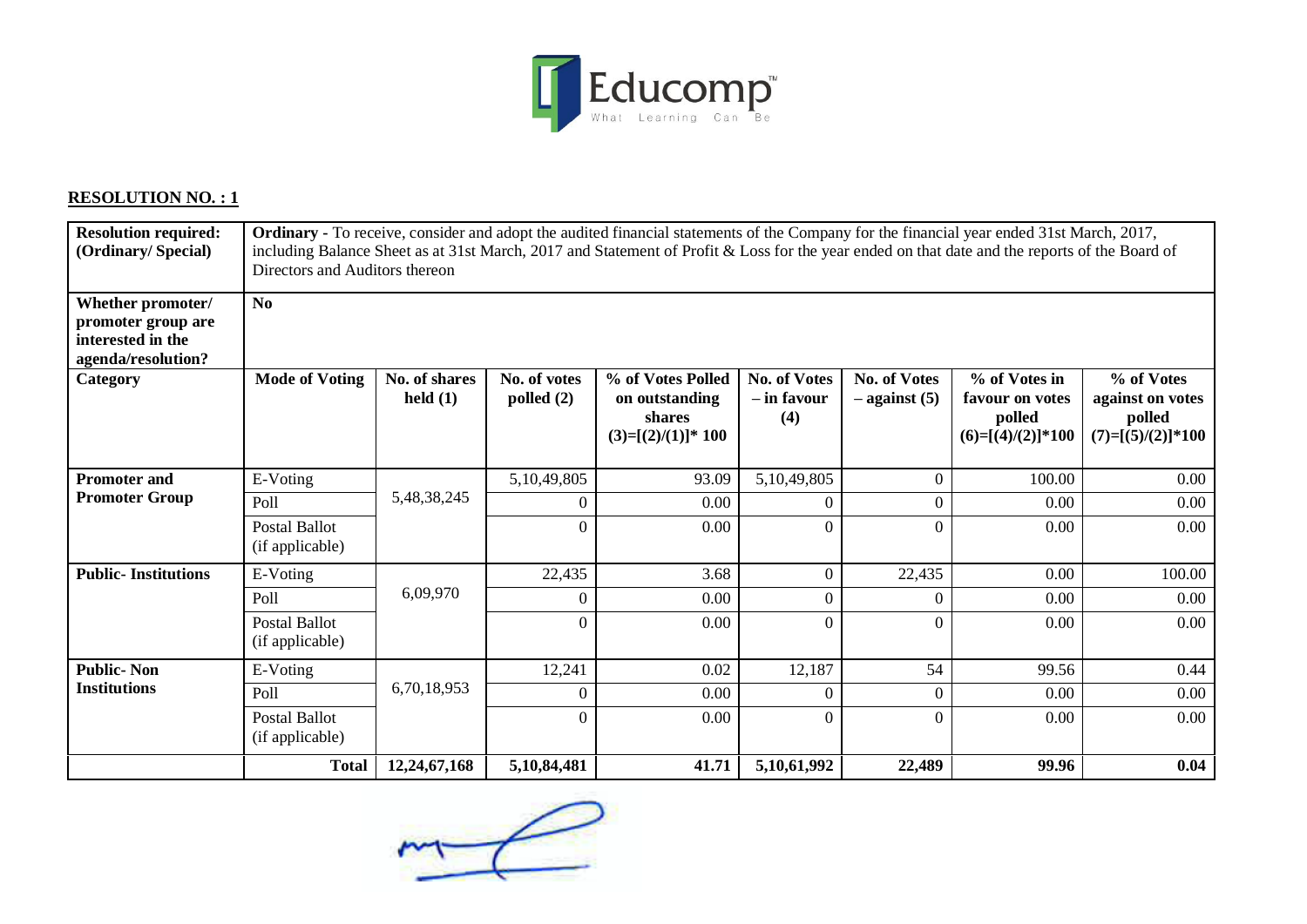

# **RESOLUTION NO. : 2**

| <b>Resolution required:</b><br>(Ordinary/Special)                                  | <b>Ordinary</b> - To appoint a Director in place of Mr. Vinod Kumar Dandona (DIN: 06730804), who retires from office by rotation, and being eligible,<br>offers himself for re-appointment |                             |                              |                                                                      |                                           |                                          |                                                                   |                                                                 |
|------------------------------------------------------------------------------------|--------------------------------------------------------------------------------------------------------------------------------------------------------------------------------------------|-----------------------------|------------------------------|----------------------------------------------------------------------|-------------------------------------------|------------------------------------------|-------------------------------------------------------------------|-----------------------------------------------------------------|
| Whether promoter/<br>promoter group are<br>interested in the<br>agenda/resolution? | No                                                                                                                                                                                         |                             |                              |                                                                      |                                           |                                          |                                                                   |                                                                 |
| Category                                                                           | <b>Mode of Voting</b>                                                                                                                                                                      | No. of shares<br>held $(1)$ | No. of votes<br>polled $(2)$ | % of Votes Polled<br>on outstanding<br>shares<br>$(3)=[(2)/(1)]*100$ | <b>No. of Votes</b><br>– in favour<br>(4) | <b>No. of Votes</b><br>$-$ against $(5)$ | % of Votes in<br>favour on votes<br>polled<br>$(6)=[(4)/(2)]*100$ | % of Votes<br>against on votes<br>polled<br>$(7)=[(5)/(2)]*100$ |
| <b>Promoter and</b>                                                                | E-Voting                                                                                                                                                                                   |                             | 5,10,49,805                  | 93.09                                                                | 5,10,49,805                               | $\boldsymbol{0}$                         | 100.00                                                            | 0.00                                                            |
| <b>Promoter Group</b>                                                              | Poll                                                                                                                                                                                       | 5,48,38,245                 | $\theta$                     | 0.00                                                                 | $\theta$                                  | $\overline{0}$                           | 0.00                                                              | 0.00                                                            |
|                                                                                    | <b>Postal Ballot</b><br>(if applicable)                                                                                                                                                    |                             | $\boldsymbol{0}$             | 0.00                                                                 | $\boldsymbol{0}$                          | $\boldsymbol{0}$                         | 0.00                                                              | 0.00                                                            |
| <b>Public-Institutions</b>                                                         | E-Voting                                                                                                                                                                                   |                             | 22,435                       | 3.68                                                                 | $\overline{0}$                            | 22,435                                   | 0.00                                                              | 100.00                                                          |
|                                                                                    | Poll                                                                                                                                                                                       | 6,09,970                    | $\theta$                     | 0.00                                                                 | 0                                         | $\Omega$                                 | 0.00                                                              | 0.00                                                            |
|                                                                                    | <b>Postal Ballot</b><br>(if applicable)                                                                                                                                                    |                             | $\theta$                     | 0.00                                                                 | $\theta$                                  | $\theta$                                 | 0.00                                                              | 0.00                                                            |
| <b>Public-Non</b>                                                                  | E-Voting                                                                                                                                                                                   |                             | 12,241                       | 0.02                                                                 | 9,979                                     | 2,262                                    | 81.52                                                             | 18.48                                                           |
| <b>Institutions</b>                                                                | Poll                                                                                                                                                                                       | 6,70,18,953                 | $\overline{0}$               | 0.00                                                                 | $\theta$                                  | $\theta$                                 | 0.00                                                              | 0.00                                                            |
|                                                                                    | <b>Postal Ballot</b><br>(if applicable)                                                                                                                                                    |                             | $\overline{0}$               | 0.00                                                                 | $\overline{0}$                            | $\Omega$                                 | 0.00                                                              | 0.00                                                            |
|                                                                                    | <b>Total</b>                                                                                                                                                                               | 12,24,67,168                | 5,10,84,481                  | 41.71                                                                | 5,10,59,784                               | 24,697                                   | 99.95                                                             | 0.05                                                            |

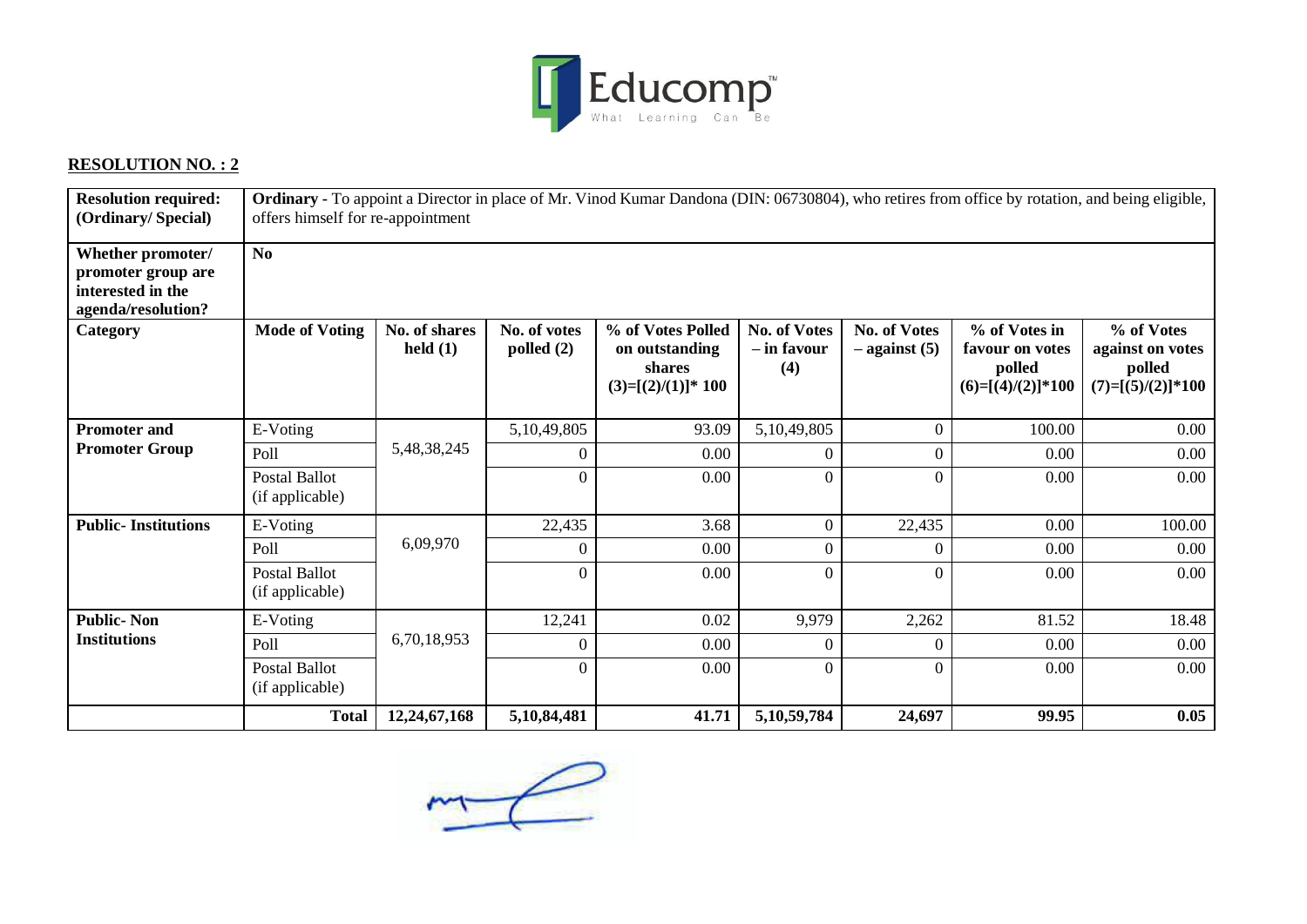

# **RESOLUTION NO. : 3**

| <b>Resolution required:</b><br>(Ordinary/Special)                                  | Ordinary - To ratify the appointment of Statutory Auditors of the Company and to fix their remuneration |                             |                              |                                                                      |                                           |                                          |                                                                   |                                                                 |
|------------------------------------------------------------------------------------|---------------------------------------------------------------------------------------------------------|-----------------------------|------------------------------|----------------------------------------------------------------------|-------------------------------------------|------------------------------------------|-------------------------------------------------------------------|-----------------------------------------------------------------|
| Whether promoter/<br>promoter group are<br>interested in the<br>agenda/resolution? | No                                                                                                      |                             |                              |                                                                      |                                           |                                          |                                                                   |                                                                 |
| <b>Category</b>                                                                    | <b>Mode of Voting</b>                                                                                   | No. of shares<br>held $(1)$ | No. of votes<br>polled $(2)$ | % of Votes Polled<br>on outstanding<br>shares<br>$(3)=[(2)/(1)]*100$ | <b>No. of Votes</b><br>– in favour<br>(4) | <b>No. of Votes</b><br>$-$ against $(5)$ | % of Votes in<br>favour on votes<br>polled<br>$(6)=[(4)/(2)]*100$ | % of Votes<br>against on votes<br>polled<br>$(7)=[(5)/(2)]*100$ |
| <b>Promoter and</b>                                                                | E-Voting                                                                                                |                             | 5,10,49,805                  | 93.09                                                                | 5,10,49,805                               | 0                                        | 100.00                                                            | 0.00                                                            |
| <b>Promoter Group</b>                                                              | Poll                                                                                                    | 5,48,38,245                 | $\boldsymbol{0}$             | 0.00                                                                 | 0                                         | 0                                        | 0.00                                                              | 0.00                                                            |
|                                                                                    | <b>Postal Ballot</b><br>(if applicable)                                                                 |                             | $\overline{0}$               | 0.00                                                                 | 0                                         | 0                                        | 0.00                                                              | 0.00                                                            |
| <b>Public-Institutions</b>                                                         | E-Voting                                                                                                |                             | 22,435                       | 3.68                                                                 | 22,435                                    | 0                                        | 100.00                                                            | 0.00                                                            |
|                                                                                    | Poll                                                                                                    | 6,09,970                    | $\boldsymbol{0}$             | 0.00                                                                 | 0                                         | 0                                        | 0.00                                                              | 0.00                                                            |
|                                                                                    | <b>Postal Ballot</b><br>(if applicable)                                                                 |                             | $\theta$                     | 0.00                                                                 | 0                                         | 0                                        | 0.00                                                              | 0.00                                                            |
| <b>Public-Non</b>                                                                  | E-Voting                                                                                                |                             | 12,241                       | 0.02                                                                 | 11,357                                    | 884                                      | 92.78                                                             | 7.22                                                            |
| <b>Institutions</b>                                                                | Poll                                                                                                    | 6,70,18,953                 | $\boldsymbol{0}$             | 0.00                                                                 | 0                                         | 0                                        | 0.00                                                              | 0.00                                                            |
|                                                                                    | <b>Postal Ballot</b><br>(if applicable)                                                                 |                             | $\mathbf{0}$                 | 0.00                                                                 | 0                                         | $\mathbf{0}$                             | 0.00                                                              | 0.00                                                            |
|                                                                                    | <b>Total</b>                                                                                            | 12,24,67,168                | 5,10,84,481                  | 41.71                                                                | 5,10,83,597                               | 884                                      | 100.00                                                            | 0.00                                                            |

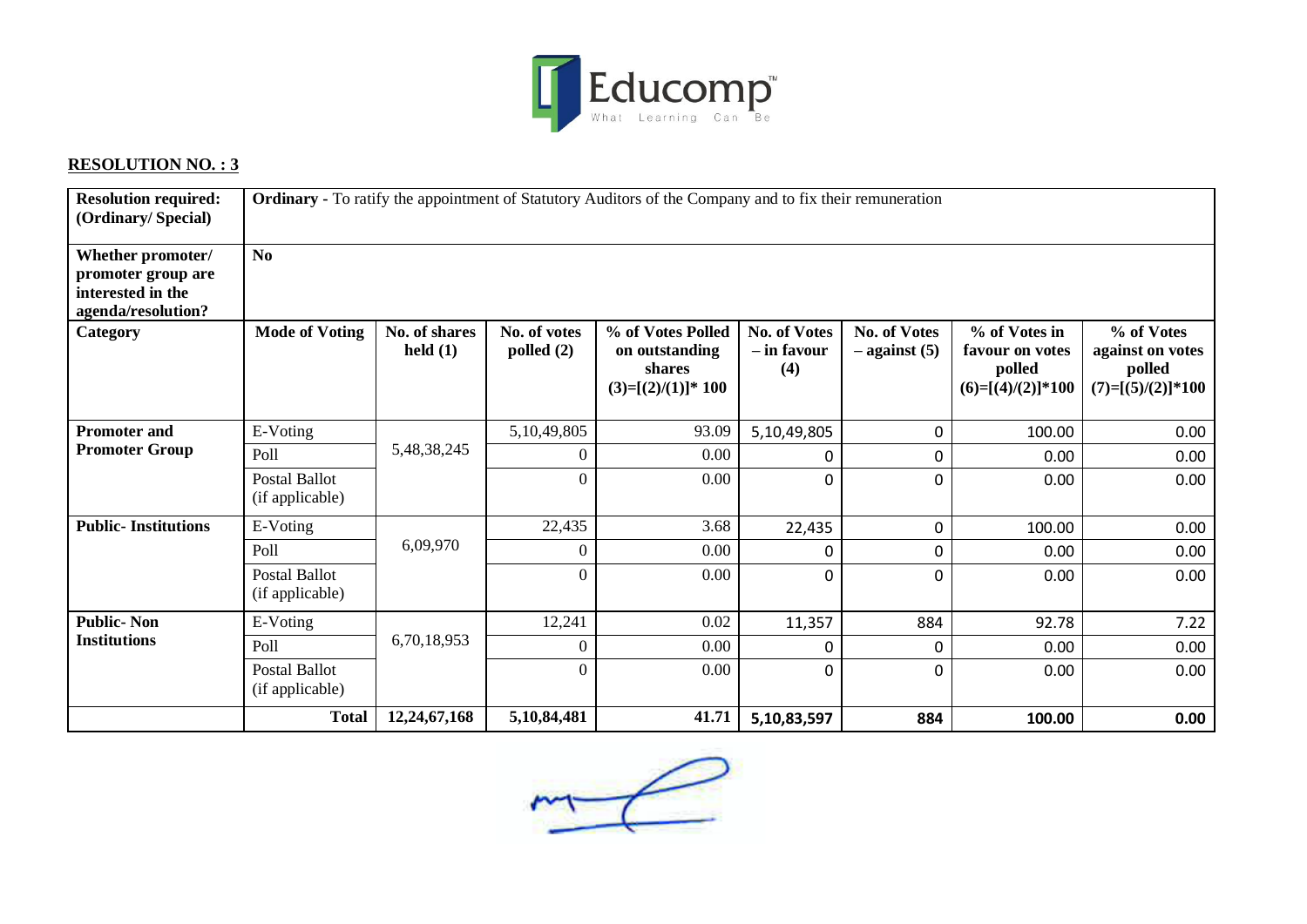

O: 409, Ocean Plaza, P-5, Sector 18, Noida – 201301

E: [services@forecoreprofessionals.com](mailto:services@forecoreprofessionals.com) D: +120 120 413 2722

# **Annexure- 2**

Date: June 30, 2020

# **SCRUTINIZER'S REPORT**

To,

Mr. Mahender Khandelwal The Chairperson/ Resolution Professional Educomp Solutions Limited 1211, Padma Tower I, 5, Rajendra Place, New Delhi – 110008

## **[CIN: L74999DL1994PLC061353]**

Dear Sir,

**Subject: Consolidated Scrutinizer's Report on remote e-voting and e-voting conducted pursuant to the provisions of Section 108 of the Companies Act, 2013 read with Rule 20 of the Companies (Management and Administration) Rules, 2014 as amended by Companies (Management and Administration) Amendment Rules, 2015 for the 23rd Annual General Meeting of Educomp Solutions Limited, for the Financial Year 2016-17, held on Monday, June 29, 2020 at 4:00 p.m. through video conferencing/ other audio visual means**

I, Ankush Agarwal, Partner of M/s. MAKS & Co., Practicing Company Secretaries (FRN : P2018UP067700), had been appointed as the Scrutinizer pursuant to Section 108 of the Companies Act, 2013 ("the Act") read with Rule 20 of the Companies(Management and Administration) Rules, 2014, as amended, to conduct the **remote e-voting process and e-voting process** in respect of the below mentioned resolutions proposed at the 23rdAnnual General Meeting (**"AGM"**) of Meeting of Educomp Solutions Limited (**"The Company"**), for the Financial year 2016-17, held on Monday, June 29, 2020 at 4:00 p.m. through video conferencing (**'VC'**) / other audio visual means (**'OAVM'**).

The Management of the Company / Resolution Professional is responsible to ensure the compliances of the Companies Act, 2013 and Rules thereof on the resolutions contained in the Notice including corrigendum to the AGM Notice of  $23<sup>rd</sup>$  AGM. My responsibilities as scrutinizer is restricted to make a scrutinizer's report of the votes cast 'For' or 'Against' the resolutions stated in the Notice.

#### **Report on scrutiny:**

1. The Notice dated March 02, 2020, for convening the 23<sup>rd</sup> AGM of the Company for FY 2016-17 on Friday, April 17, 2020 at 11.30 A.M. at India Islamic Cultural Centre, 87-88, Lodhi Road, New Delhi - 110003 was circulated to the shareholders of the Company through e-mails, to those members whose email IDs are registered with the Company/Depository Participant(s), and to all other shareholders at their registered address in the permitted mode. The dispatch of Notice of AGM was completed on March 20, 2020. Subsequent to issuance and circulation of the AGM Notice and Annual Report, the AGM of the Company was postponed due to outbreak of novel Coronavirus pandemic in India and the nationwide lockdown started from midnight of March 24, 2020 and other directives /advisories issued by the Central/State Government(s) in this regard.

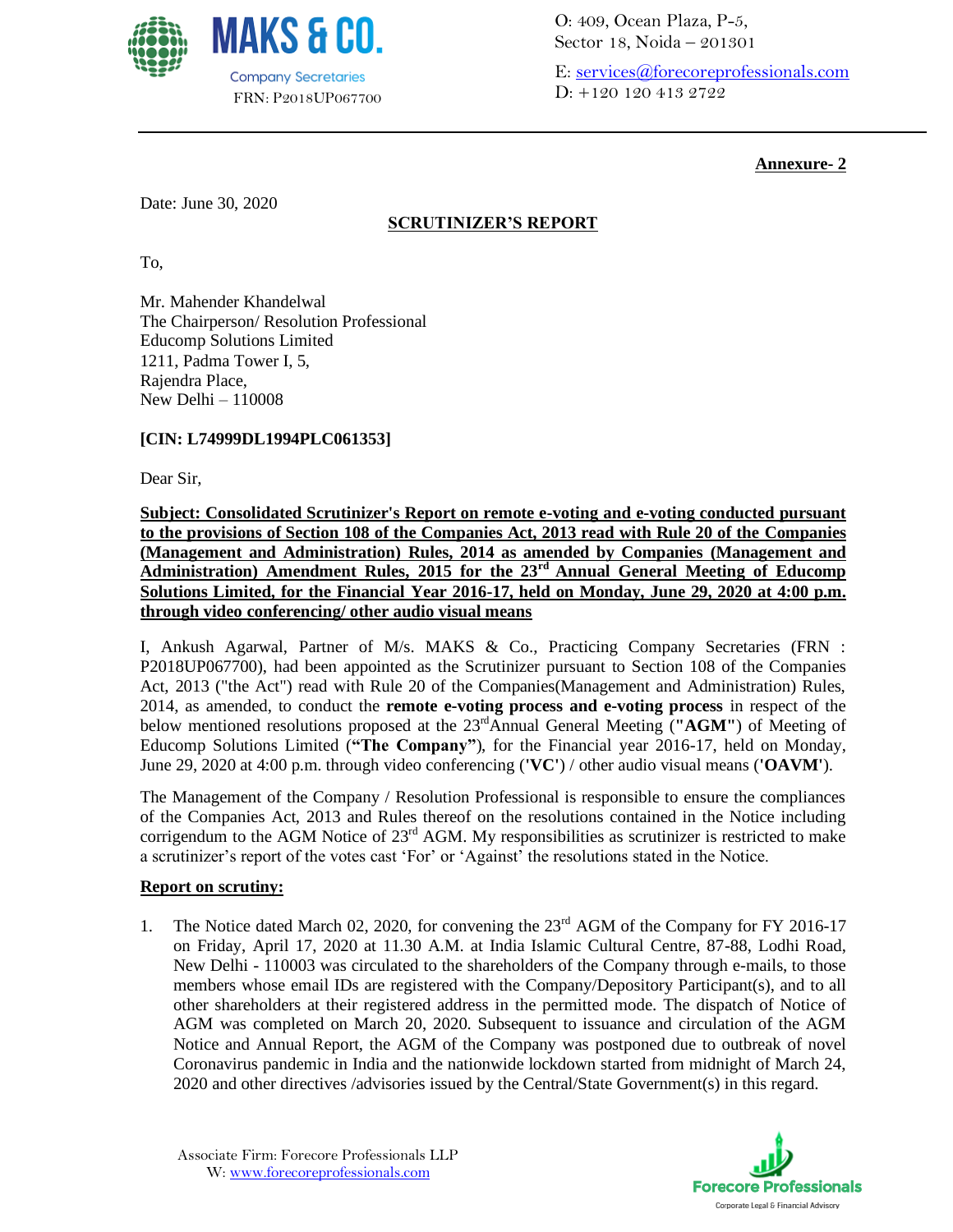

O: 409, Ocean Plaza, P-5, Sector 18, Noida – 201301

E: [services@forecoreprofessionals.com](mailto:services@forecoreprofessionals.com) D: +120 120 413 2722

- 2. The corrigendum to the AGM Notice was circulated by the Company to the shareholders whose email addresses are registered with the Company/Depositories for convening of postponed 23rd AGM of the Company on Monday, June 29, 2020 at 4.00 P.M. (IST) through VC / OAVM to transact the business, as set out in the original AGM Notice, as stated above, in compliance with the applicable provisions of the Companies Act, 2013 and Rules framed thereunder and the SEBI (Listing Obligations and Disclosure Requirements) Regulations, 2015 read with General Circular No. 14/2020, 17/2020 and 20/2020 dated April 8, 2020, April 13, 2020 and May 5, 2020 respectively, issued by the Ministry of Corporate Affairs (Collectively "**MCA Circulars**") and Circular No. SEBI/HO/CFD/CMD1/CIR/P/2020/79 dated May 12, 2020 issued by the Securities and Exchange Board of India ("**SEBI Circular**") permitting the Companies to hold General Meetings without the physical presence of Members at a common venue. The dispatch of corrigendum to the Notice of AGM was completed on June 8, 2020.
- 3. The Company had availed the remote e-voting and e-voting facility offered by Link Intime India Private Limited (**"LIIPL /Service Provider"**) for conducting remote e-voting/e-voting by the Shareholders of the Company.
- 4. The remote e-voting commenced from Friday, June 26, 2020 (9.00 a.m. IST) and ended on Sunday, June 28, 2020 (5.00 p.m. IST) and at the end of remote e-voting period, voting portal of service provider was blocked forthwith.
- 5. Members who had not casted their vote by remote e-voting were allowed to do e-voting at the AGM.
- 6. The Equity Shareholders holding shares as on Cut-off date i.e. Monday, June 22, 2020, were entitled to vote on the resolutions stated in the Notice of the  $23<sup>rd</sup>$  AGM of the Company.
- 7. After the closure of e-voting at the AGM, the report on voting done at the AGM and the votes cast under remote e-voting facility prior to the AGM were unblocked and were counted.
- 8. I have scrutinized and reviewed the remote e-voting prior and e-voting during the AGM and votes cast therein based on the data downloaded from the LIIPL e-voting system.
- 9. I now submit my consolidated Report as under on the result of the remote e-voting in respect of the following resolutions.

| <b>S. No.</b> | <b>Type of</b><br><b>Resolution</b> | <b>Particulars</b>                                                                   |
|---------------|-------------------------------------|--------------------------------------------------------------------------------------|
|               | Ordinary                            | To receive, consider and adopt the audited financial statements of the               |
|               | Resolution                          | Company for the financial year ended 31 <sup>st</sup> March, 2017, including Balance |
|               |                                     | Sheet as at 31 <sup>st</sup> March, 2017 and Statement of Profit & Loss for the year |
|               |                                     | ended on that date and the reports of the Board of Directors and Auditors            |
|               |                                     | thereon                                                                              |
| $\mathcal{D}$ | Ordinary                            | To appoint a Director in place of Mr. Vinod Kumar Dandona (DIN:                      |
|               | Resolution                          | 06730804), who retires from office by rotation, and being eligible, offers           |
|               |                                     | himself for re-appointment                                                           |
| $\mathcal{R}$ | Ordinary                            | To ratify the appointment of Statutory Auditors of the Company and to fix            |
|               | Resolution                          | their remuneration                                                                   |

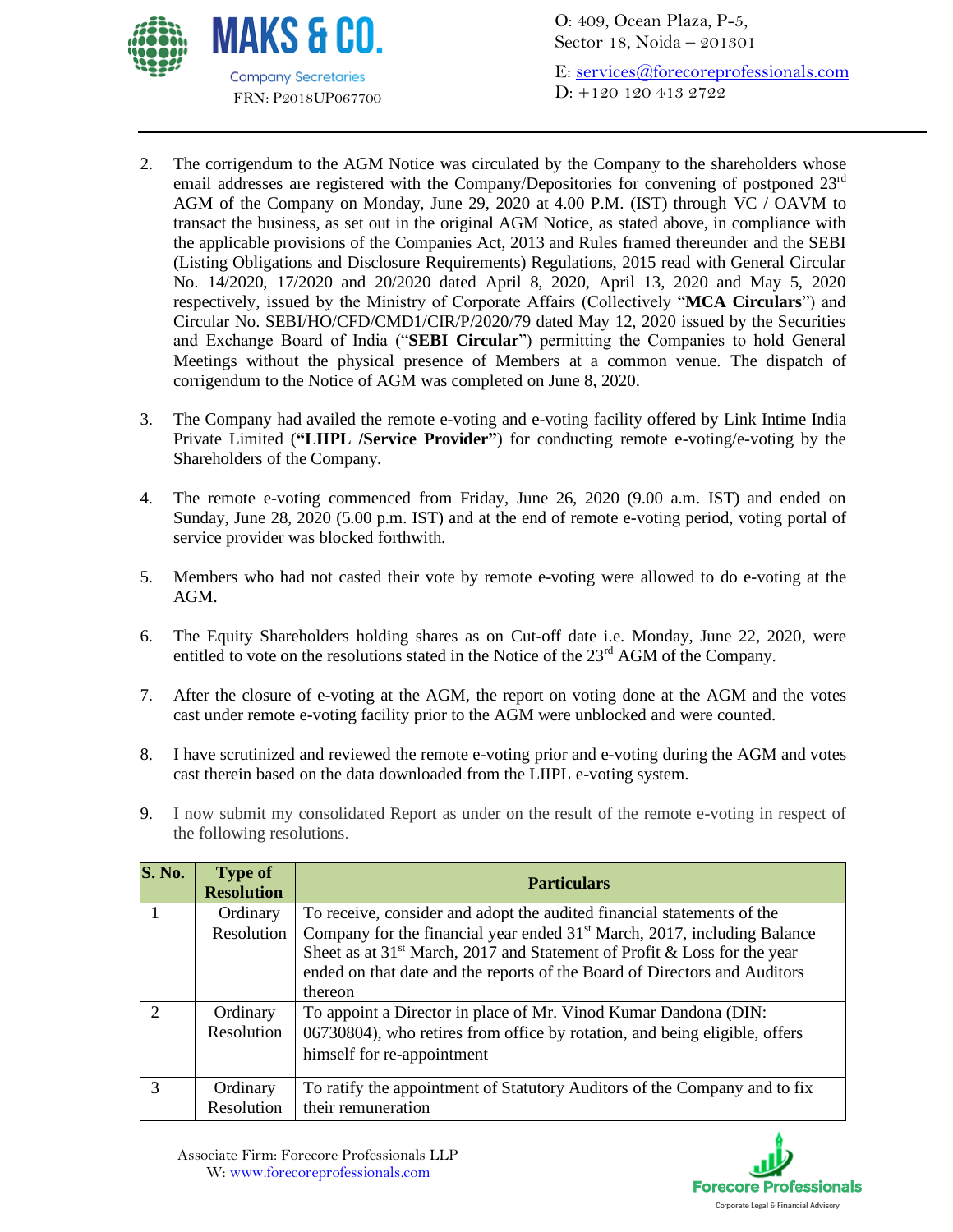

O: 409, Ocean Plaza, P-5, Sector 18, Noida – 201301

E: [services@forecoreprofessionals.com](mailto:services@forecoreprofessionals.com) D: +120 120 413 2722

#### **CONSOLIDATED REPORT ON RESULT OF VOTING THROUGH REMOTE E-VOTING AND ELECTRONIC MEANS IS AS UNDER:**

# **ITEM NO. 1: AS AN ORDINARY BUSINESS**

**TO RECEIVE, CONSIDER AND ADOPT THE AUDITED FINANCIAL STATEMENTS OF THE COMPANY FOR THE FINANCIAL YEAR ENDED 31ST MARCH, 2017, INCLUDING BALANCE SHEET AS AT 31ST MARCH, 2017 AND STATEMENT OF PROFIT & LOSS FOR THE YEAR ENDED ON THAT DATE AND THE REPORTS OF THE BOARD OF DIRECTORS AND AUDITORS THEREON**

(i) Voted in **favour** of the resolution:

| <b>Number of Members</b> | <b>Number of valid Votes Cast</b> | % of total number of valid votes |
|--------------------------|-----------------------------------|----------------------------------|
| voted                    | by them                           | cast                             |
| 36                       | 5, 10, 61, 992                    | 99.96                            |

#### (ii) Voted **against** the resolution:

| <b>Number of Members</b> | <b>Number of valid Votes Cast</b> | % of total number of valid votes |
|--------------------------|-----------------------------------|----------------------------------|
| voted                    | by them                           | cast                             |
|                          | 22,489                            | 0.04                             |

(iii) Votes **invalid**:

| Number of Members whose votes were declared<br>invalid | Number of Invalid Votes Cast by them |
|--------------------------------------------------------|--------------------------------------|
|                                                        |                                      |

#### **ITEM NO. 2: AS AN ORDINARY BUSINESS**

### **TO APPOINT A DIRECTOR IN PLACE OF MR. VINOD KUMAR DANDONA (DIN: 06730804), WHO RETIRES FROM OFFICE BY ROTATION, AND BEING ELIGIBLE, OFFERS HIMSELF FOR RE-APPOINTMENT**

(i) Voted in **favour** of the resolution:

| <b>Number of Members</b> | <b>Number of valid Votes Cast</b> | % of total number of valid votes |
|--------------------------|-----------------------------------|----------------------------------|
| voted                    | by them                           | cast                             |
| 30                       | 5, 10, 59, 784                    | 99.95                            |

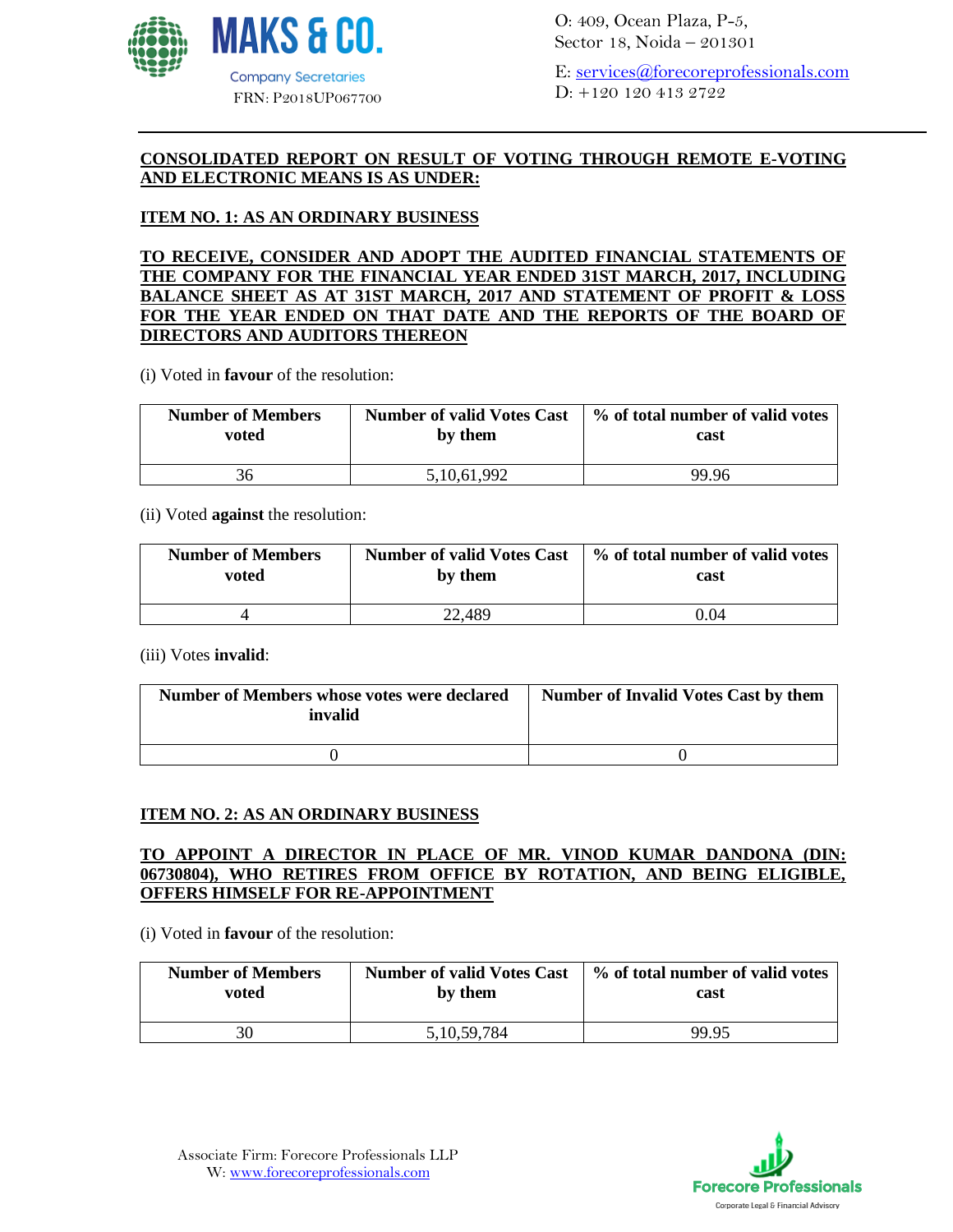

#### (ii) Voted **against** the resolution:

| <b>Number of Members</b> | <b>Number of valid Votes Cast</b> | % of total number of valid votes |
|--------------------------|-----------------------------------|----------------------------------|
| voted                    | by them                           | cast                             |
|                          | 24.697                            | 0.05                             |

#### (iii) Votes **invalid**:

| Number of Members whose votes were declared<br>invalid | <b>Number of Invalid Votes Cast by them</b> |
|--------------------------------------------------------|---------------------------------------------|
|                                                        |                                             |

### **ITEM NO. 3: AS AN ORDINARY BUSINESS**

## **TO RATIFY THE APPOINTMENT OF STATUTORY AUDITORS OF THE COMPANY AND TO FIX THEIR REMUNERATION**

(i) Voted in **favour** of the resolution:

| <b>Number of Members</b> | <b>Number of valid Votes Cast</b> | % of total number of valid votes |
|--------------------------|-----------------------------------|----------------------------------|
| voted                    | by them                           | cast                             |
| 36                       | 5, 10, 83, 597                    | 100 (Rounded off)                |

#### (ii) Voted **against** the resolution:

| <b>Number of Members</b> | <b>Number of valid Votes Cast</b> | % of total number of valid votes |
|--------------------------|-----------------------------------|----------------------------------|
| voted                    | by them                           | cast                             |
|                          | 884                               |                                  |

#### (iii) Votes **invalid**:

| Number of Members whose votes were declared<br>invalid | <b>Number of Invalid Votes Cast by them</b> |
|--------------------------------------------------------|---------------------------------------------|
|                                                        |                                             |

1. Based on the above voting, all resolutions carried on with requisite majority, accordingly I request the Chairman of the 23<sup>rd</sup>AGM to announce the results of the meeting.